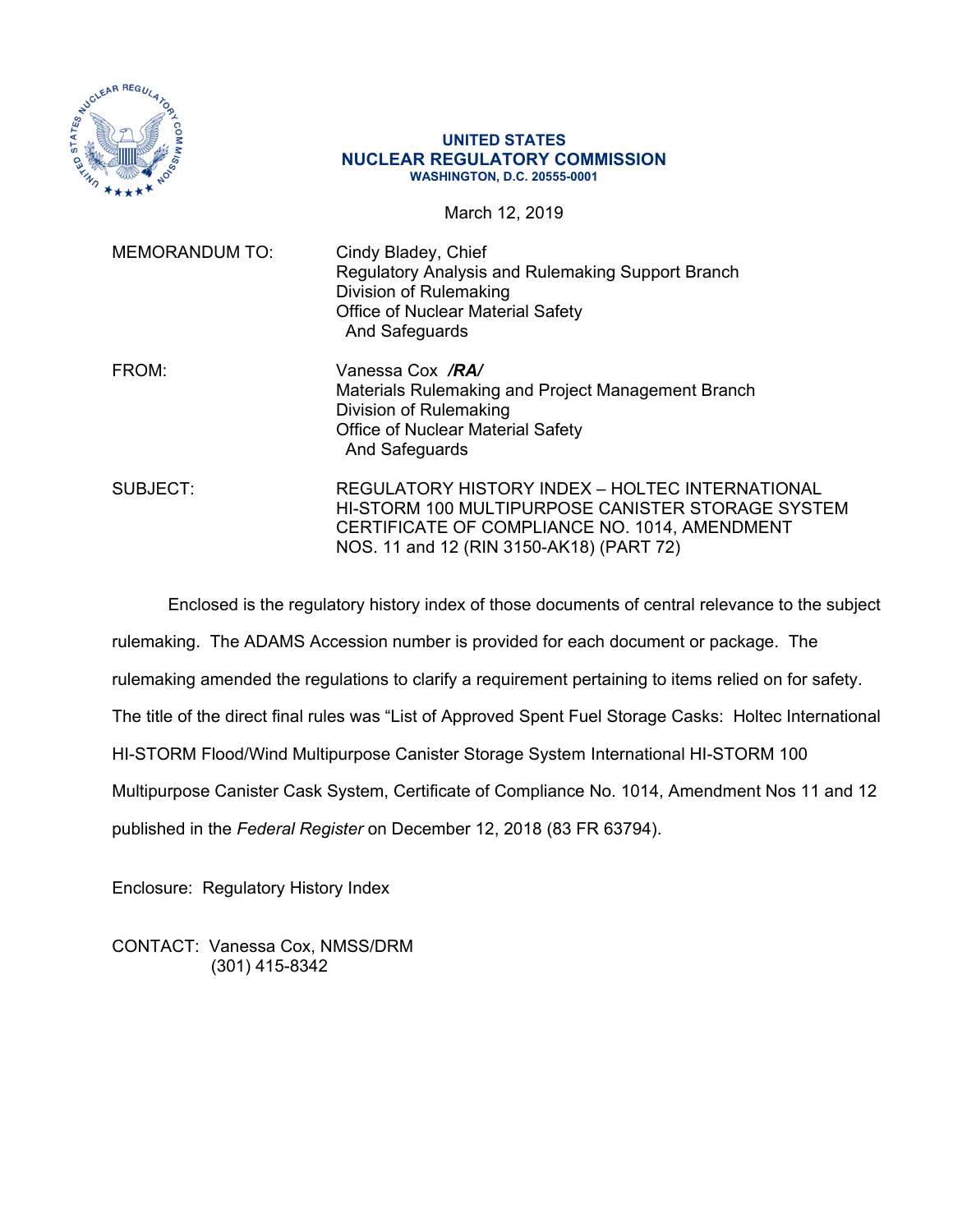SUBJECT: REGULATORY HISTORY: LIST OF APPROVED SPENT FUEL STORAGE CASKS: HOLTEC INTERNATIONAL HI-STORM 100 MULTIPURPOSE CANISTER CASK SYSTEM, CERTIFICATE OF COMPLIANCE NO. 1014, AMENDMENT NOS. 11 and 12 (RIN 3150-AK18; NRC-2018-0221)

| ML19071A294                 |               |  |  |  |  |
|-----------------------------|---------------|--|--|--|--|
| <b>OFFICE</b>               | NMSS/DRM/MRPB |  |  |  |  |
| NAME.                       | <b>VCox</b>   |  |  |  |  |
| DATE                        | 3/12/19       |  |  |  |  |
| <b>OFFICIAL RECORD COPY</b> |               |  |  |  |  |

## ML19021A204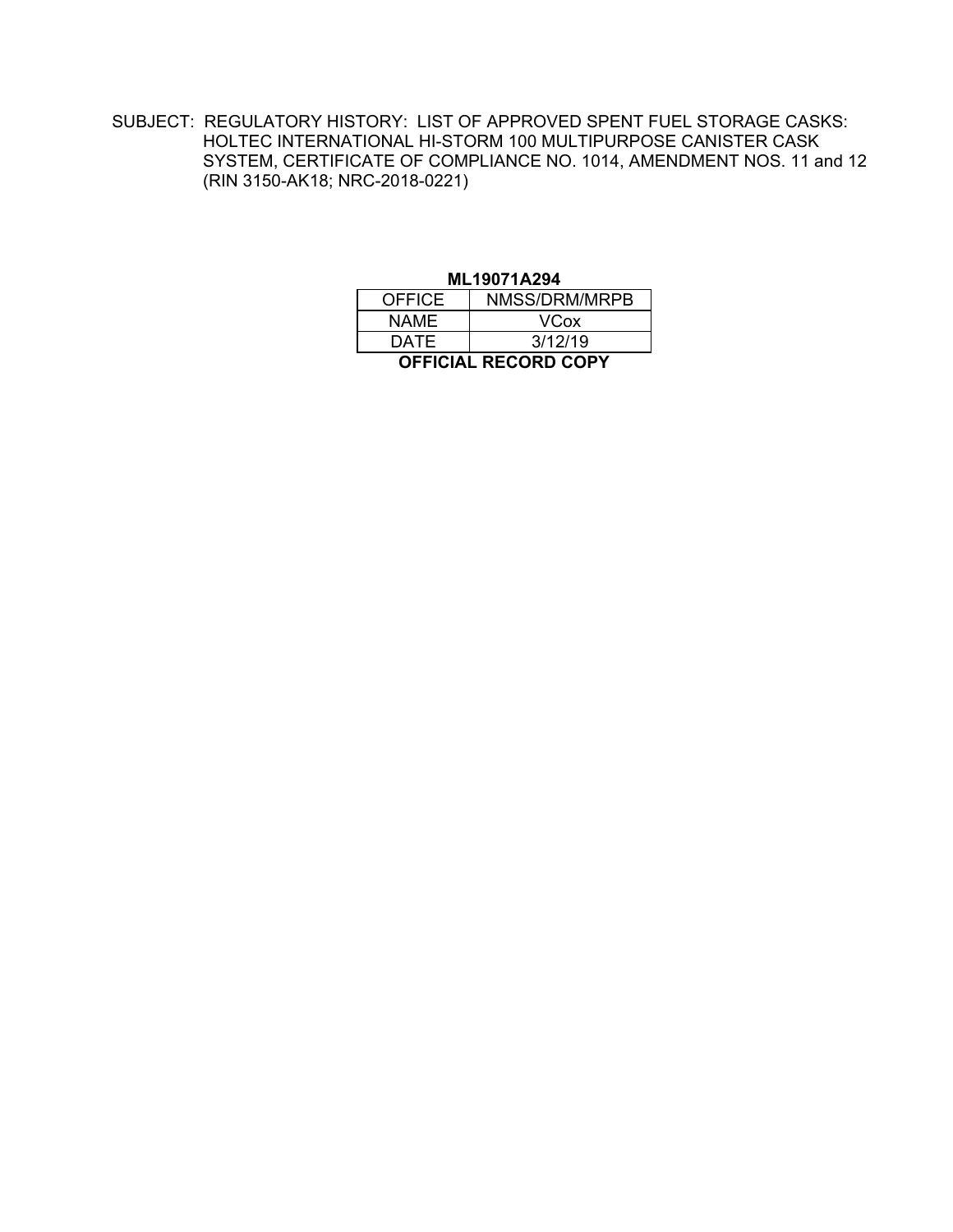## **Regulatory History**

## **Holtec International HI-STORM 100 Multipurpose Canister Cask System Certificate of Compliance No. 1014, Amendment Nos. 11 and 12**

| <b>Accession</b><br><b>Number</b> | <b>Author Name</b> | <b>Availability</b>          | <b>Document</b><br><b>Date</b> | <b>Document Title</b>                                                                                                                                                                                                                                                                                | <b>Official</b><br>Record? |
|-----------------------------------|--------------------|------------------------------|--------------------------------|------------------------------------------------------------------------------------------------------------------------------------------------------------------------------------------------------------------------------------------------------------------------------------------------------|----------------------------|
| ML16029A529                       | R. Ngwayah         | Publicly<br>Available        | 1/29/16                        | Holtec International - HI-STORM 100 Multipurpose Canister<br>Storage System Amendment Request 1014-11.                                                                                                                                                                                               | Yes                        |
| ML16029A530                       |                    | Publicly<br>Available        | 1/29/16                        | Holtec International - Attachment 1, LAR 1014-11, Revision<br>0, Summary of Proposed Changes.                                                                                                                                                                                                        | Yes                        |
| ML16029A531                       |                    | Publicly<br>Available        | 1/29/16                        | Holtec International - Attachment 2, Certification of<br>Compliance for Spent Fuel Storage Casks.                                                                                                                                                                                                    | Yes                        |
| ML16029A532                       |                    | Publicly<br>Available        | 1/29/16                        | Holtec International - Attachment 3, Certificate of Compliance<br>No. 1014, Appendix A, Technical Specifications for the HI-<br>STORM 100 Cask Systems.                                                                                                                                              | Yes                        |
| ML16029A533                       |                    | Publicly<br>Available        | 1/29/16                        | Holtec International - Attachment 4, Certificate of Compliance<br>No. 1014, Appendix B, Approved Contents and Design<br>Features for the HI-STORM 100 Cask System.                                                                                                                                   | <b>Yes</b>                 |
| ML16029A534                       |                    | <b>Publicly</b><br>Available | 1/29/16                        | Holtec International - Attachment 5, HI-STORM 100 FSAR<br>Proposed Changed Pages, HI-2002444, Proposed<br>Revision 13.                                                                                                                                                                               | Yes                        |
| ML16069A246                       | R. Ngwayah         | <b>Publicly</b><br>Available | 2/16/2016                      | Letter from Holtec International to NRC, "Supporting<br>Information for License Amendment Request 11 (1014-11) to<br>the HI-STORM 100 CoC" dated February 16, 2016. (This<br>letter contains five enclosures, and Enclosures 1 through 4<br>are proprietary information and not publicly available.) | <b>No</b>                  |
| ML16113A394                       | K. Manzione        | <b>Publicly</b><br>Available | 4/22/2016                      | Modification to Requested Changes on HI-STORM 100<br>Amendment 11 Request.                                                                                                                                                                                                                           | Yes                        |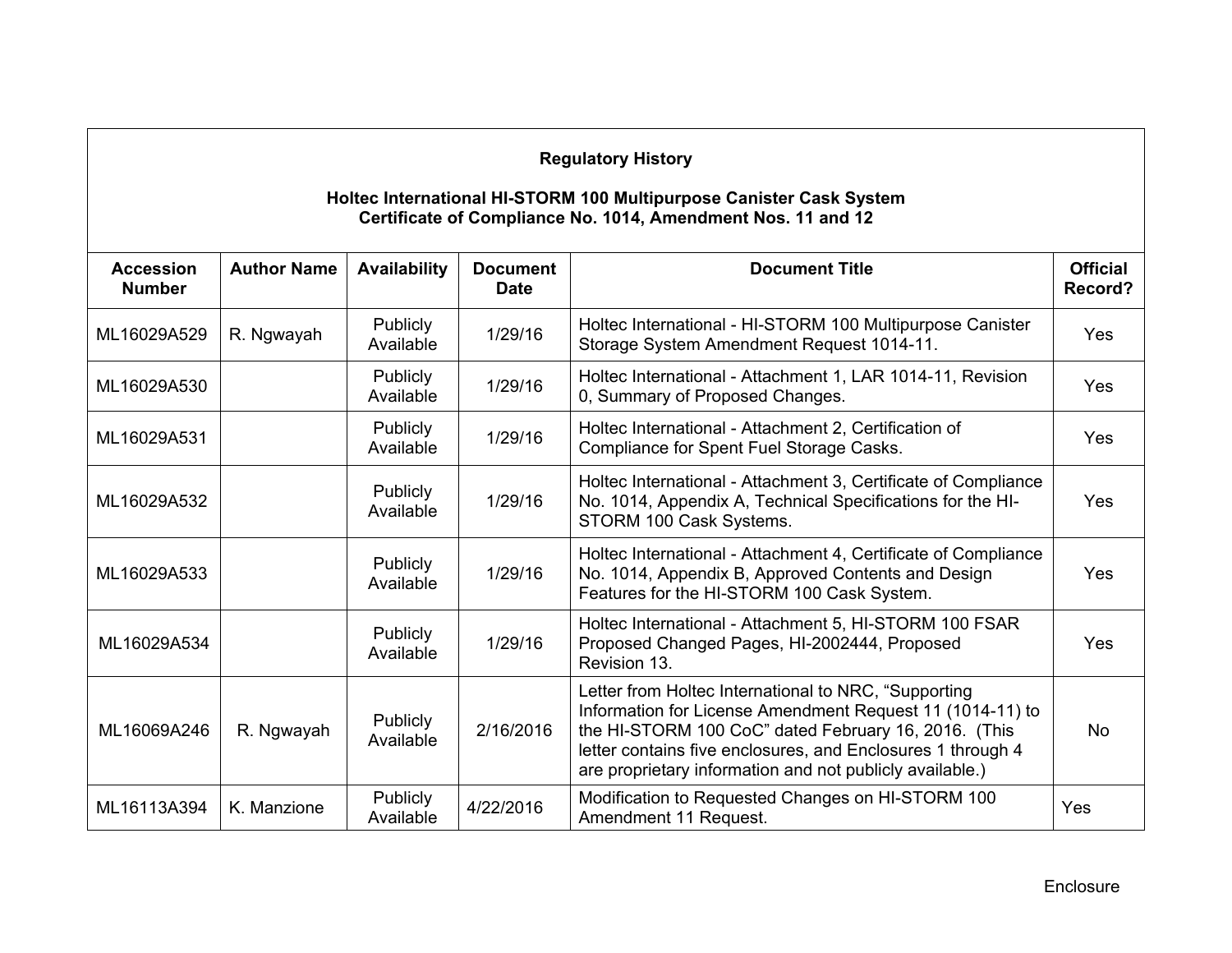| ML16159A344 | R. Ngwayah  | Publicly<br>Available         | 6/6/2016 | Transmittal of RSI Responses Supporting HI-STORM 100<br>LAR 1014-11.                                                                           |     |
|-------------|-------------|-------------------------------|----------|------------------------------------------------------------------------------------------------------------------------------------------------|-----|
| ML16169A353 | K. Manzione | Publicly<br>Available         | 6/14/16  | Holtec International HI-STORM 100 Multipurpose Canister<br>Storage System Amendment Request 1014-12.                                           | Yes |
| ML16169A354 | K. Manzione | Publicly<br>Available         | 6/14/16  | Attachment 1 to Holtec Letter 5014811; LAR 1014-12,<br>Revision 0 Summary of Proposed Changes.                                                 | Yes |
| ML16169A355 | K. Manzione | Publicly<br>Available         | 6/14/16  | Attachment 2: Marked-Up of Certificate of Compliance for<br>Spent Fuel Storage Casks.                                                          | Yes |
| ML16169A356 | K. Manzione | Publicly<br>Available         | 6/14/16  | Attachment 3: Proposed Certificate of Compliance 1014<br>Amendment 12 Appendix A.                                                              | Yes |
| ML16169A357 | K. Manzione | Publicly<br>Available         | 6/14/16  | Attachment 4: Proposed Certificate of Compliance 1014<br>Amendment 12 Appendix B.                                                              | Yes |
| ML16169A358 | K. Manzione | Publicly<br>Available         | 6/14/16  | Attachment 5: HI-STORM 100 FSAR Proposed Changed<br>Pages.                                                                                     | Yes |
| ML16210A130 | K. Manzione | Publicly<br>Available         | 7/22/16  | Holtec International HI-STORM 100 Multipurpose Canister<br>Storage System Amendment Request 1014-12 Supporting<br><b>Calculation Packages.</b> | Yes |
| ML16210A131 | K. Manzione | Non-<br>Publicly<br>Available | 7/22/16  | Holtec International: Attachment 1 - Thermal Calculation<br>Package HI-2043317R26, Appendix P.                                                 | Yes |
| ML16210A132 | K. Manzione | Non-<br>Publicly<br>Available | 7/22/16  | Holtec International: Attachment 2 - Structural Calculation<br>Package HI-2012787R24, Supplements 55 and 65.                                   | Yes |
| ML16210A134 | K. Manzione | Non-<br>Publicly<br>Available | 7/22/16  | Holtec International: Attachment 3 - Shielding Calculation<br>Package HI-2012702r13, Appendix JJ.                                              | Yes |
| ML16210A135 | K. Manzione | Publicly<br>Available         | 7/22/16  | Holtec International: Attachment 4 - Affidavit.                                                                                                | Yes |
| ML16313A201 | K. Manzione | Publicly<br>Available         | 11/4/16  | HI-STORM 100 Amendment 12 Responses to Requests for<br>Supplemental Information.                                                               | Yes |
| ML16313A203 |             | Non-<br>Publicly<br>Available | 11/4/16  | Holtec International Position Paper DS-213, Revision 3,<br>"Acceptable Flaw Size in MPC Lid-to-Shell Welds."                                   | Yes |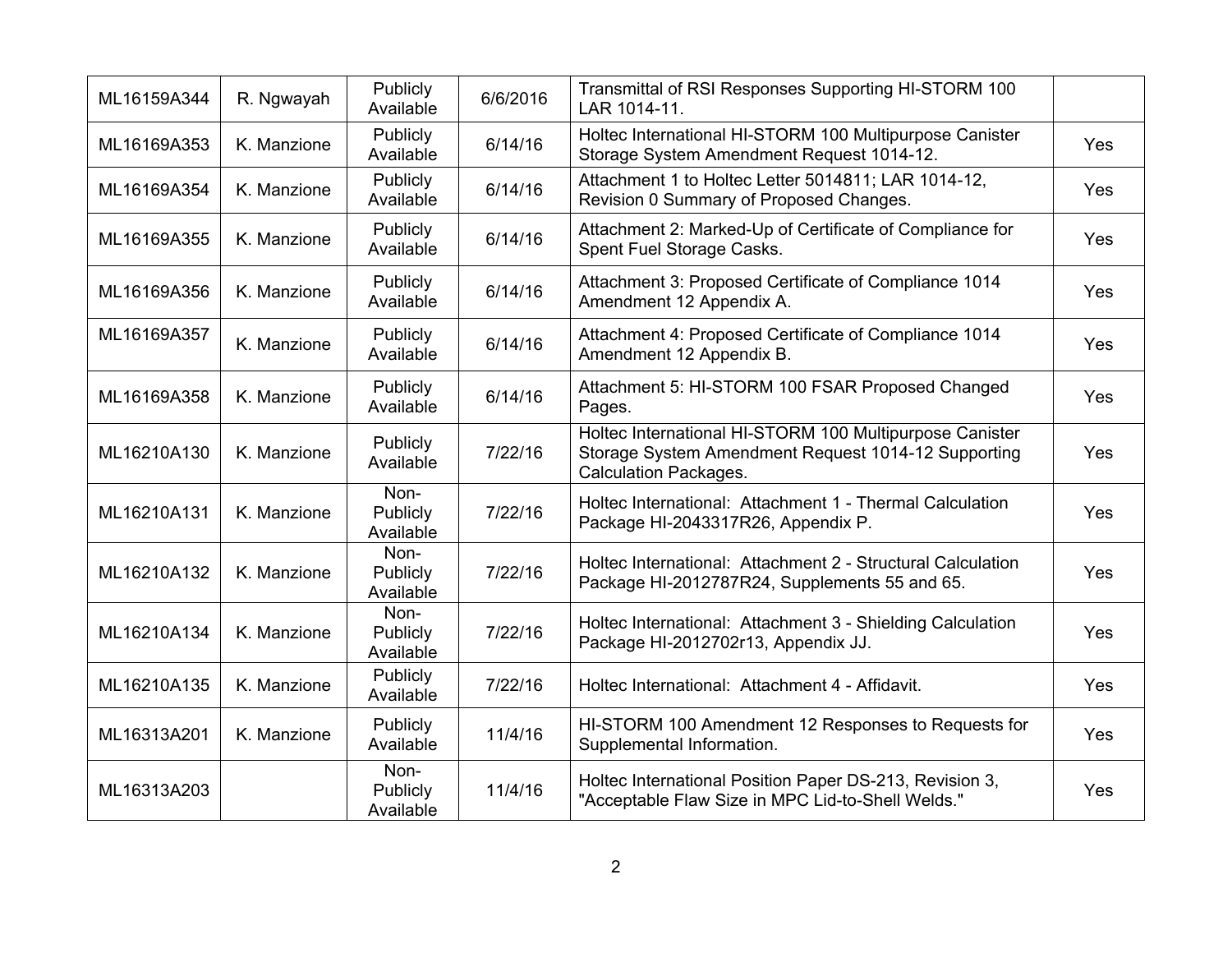| ML17005A236 | R. Ngwayah  | Publicly<br>Available                                   | 12/22/2016 | Holtec International - Responses to Requests for Additional<br>Information Regarding HI-STORM 100 License Amendment<br>Request 1014-11.                                                                                                                                                                                                                   | Yes |
|-------------|-------------|---------------------------------------------------------|------------|-----------------------------------------------------------------------------------------------------------------------------------------------------------------------------------------------------------------------------------------------------------------------------------------------------------------------------------------------------------|-----|
| ML17251A739 |             | Publicly<br>Available/<br>Non-<br>Publicly<br>Available | 8/25/17    | Letter from Holtec International to NRC, "Submittal of<br>Responses to NRC's Requests Additional Information for HI-<br>STORM 100 License Amendment Request 1014-12" dated<br>August 25, 2017. (This package contains 13 attachments,<br>and Attachments 1, 5, 7, 8, 9, 10, 11, and 12 are proprietary<br>information and not publicly available.)        | Yes |
| ML17261A159 |             | Publicly<br>Available/<br>Non-<br>Publicly<br>Available | 9/8/17     | Letter from Holtec International to NRC, "Submittal of<br>Responses to NRC's 2nd Round Requests Additional<br>Information for HI-STORM 100 License Amendment Request<br>1014-11" dated September 8, 2017. (This package contains<br>seven attachments, and Attachments 1, 5, and 6 are<br>proprietary information and not publicly available.)            | Yes |
| ML17325A555 |             | Publicly<br>Available/<br>Non-<br>Publicly<br>Available | 11/10/17   | Letter from Holtec International to NRC, "Submittal of<br>Supplemental Information on NRC's Requests for Additional<br>Information for HI-STORM 100 License Amendment Request<br>1014-11" dated November 10, 2017. (This package contains<br>nine attachments, and Attachments 1, 6, 7, and 8 are<br>proprietary information and not publicly available.) | Yes |
| ML17326A175 | K. Manzione | Publicly<br>Available                                   | 11/10/17   | Submittal of Supplemental Information on NRC's RAIs for HI-<br>STORM 100 LAR 1014-12.                                                                                                                                                                                                                                                                     | Yes |
| ML17333A679 |             | Non-<br>Publicly<br>Available                           | 11/10/17   | Attachment 1: Supplemental Information for HI-STORM 100<br>Amendment 12.                                                                                                                                                                                                                                                                                  | Yes |
| ML17333A680 |             | Publicly<br>Available                                   | 11/10/17   | Attachment 2: Supplemental Information for HI-STORM 100<br>Amendment 12.                                                                                                                                                                                                                                                                                  | Yes |
| ML17333A681 |             | Publicly<br>Available                                   | 11/10/17   | Attachment 3: Proposed Changes to CoC 1014 Amendment<br>12 Appendix A.                                                                                                                                                                                                                                                                                    | Yes |
| ML17333A685 |             | Publicly<br>Available                                   | 11/10/17   | Attachment 4: Proposed Changes to CoC 1014 Amendment<br>12 Appendix B.                                                                                                                                                                                                                                                                                    | Yes |
| ML17333A686 |             | Publicly<br>Available                                   | 11/10/17   | Attachment 5: HI-STORM 100 FSAR Proposed Changed<br>Pages Amendment 12, Rev. 14C.                                                                                                                                                                                                                                                                         | Yes |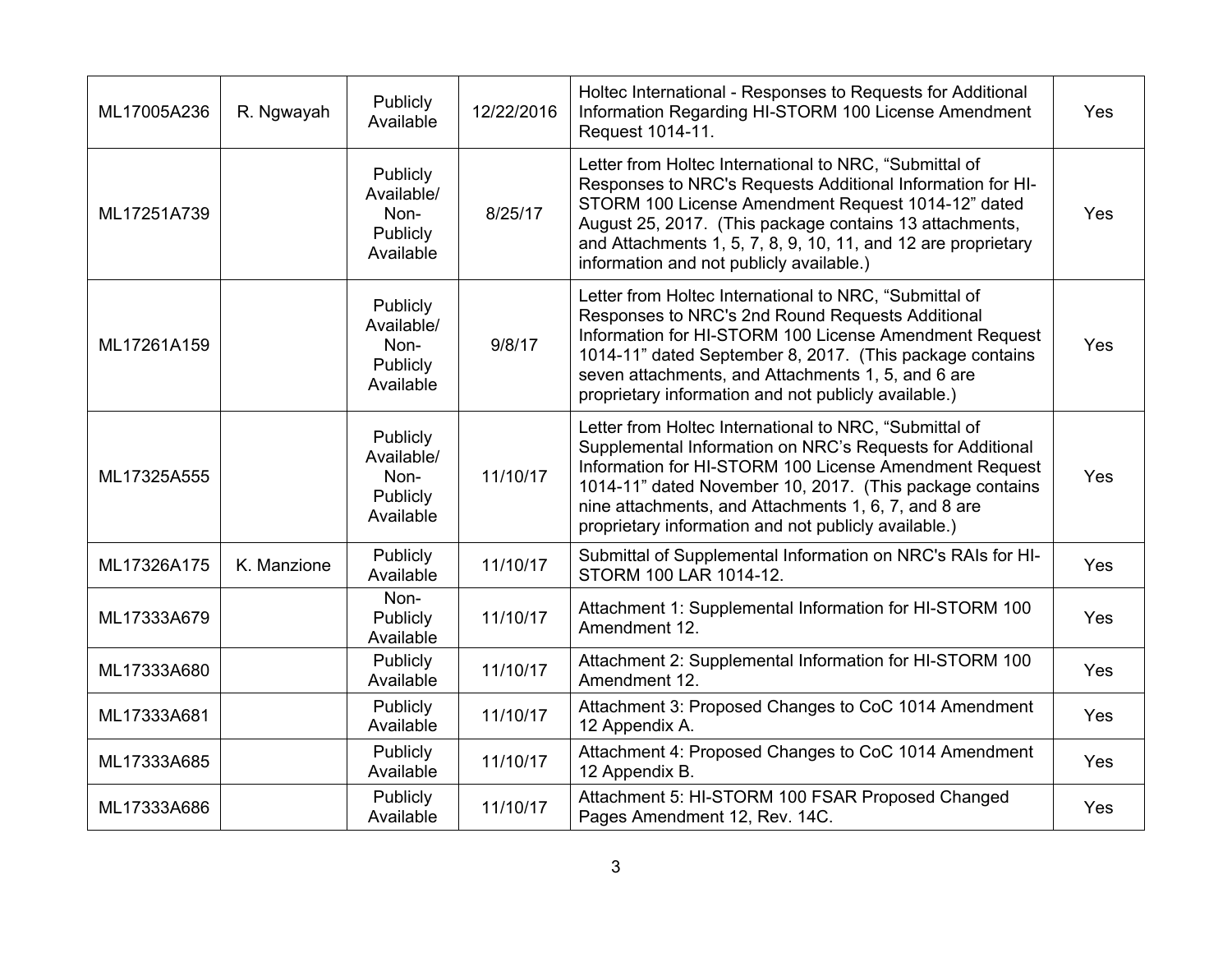| ML17362A110 | K. Manzione | Publicly<br>Available | 12/21/17 | Holtec International - Submittal of Revised Supplemental<br>Information on NRC's RAIs for HI-STORM 100 LAR 1014-11.                                                                          | Yes |
|-------------|-------------|-----------------------|----------|----------------------------------------------------------------------------------------------------------------------------------------------------------------------------------------------|-----|
| ML17362A111 |             | Publicly<br>Available | 12/21/17 | Attachment 1: Proposed changes to CoC 1014<br>Amendment 11.                                                                                                                                  | Yes |
| ML17362A112 |             | Publicly<br>Available | 12/21/17 | Attachment 2: HI-STORM 100 FSAR Proposed Changed<br>Pages (Proposed Rev. 13.D).                                                                                                              | Yes |
| ML17362A131 | K. Manzione | Publicly<br>Available | 12/22/17 | 5014834 - Submittal of Revised Supplemental Information on<br>NRC's RAIs for HI-STORM 100 LAR 1014-12.                                                                                       | Yes |
| ML17362A132 |             | Publicly<br>Available | 12/22/17 | 5014834 Attachment 1 - Proposed Changes to HI-STORM<br>100 CoC Amd 12.                                                                                                                       | Yes |
| ML17362A134 |             | Publicly<br>Available | 12/22/17 | 5014834 Attachment 2 - Proposed Changes to HI-STORM<br>100 FSAR Amd 12.                                                                                                                      | Yes |
| ML18141A568 | J. McKirgan | Publicly<br>Available | 9/6/2018 | Memorandum to K. Morgan-Butler re: User Need for<br>Rulemaking for the Holtec HI-STORM 100 Cask System,<br>Amendment No. 11.                                                                 | Yes |
| ML18141A561 | J. McKirgan | Publicly<br>Available | 12/12/18 | Enclosure 1: Proposed CoC 1014 Amendment 11 CoC<br>[Memorandum to K. Morgan-Butler re: User Need for<br>Rulemaking for the Holtec HI-STORM 100 Cask System,<br>Amendment No. 11]             | Yes |
| ML18141A562 | J. McKirgan | Publicly<br>Available | 12/12/18 | Enclosure 2: Proposed CoC 1014 Amendment 11 Appendix<br>A [Memorandum to K. Morgan-Butler re: User Need for<br>Rulemaking for the Holtec HI-STORM 100 Cask System,<br>Amendment No. 11]      | Yes |
| ML18141A563 | J. McKirgan | Publicly<br>Available | 12/12/18 | Enclosure 3: Proposed CoC 1014 Amendment 11 Appendix<br>B [Memorandum to K. Morgan-Butler re: User Need for<br>Rulemaking for the Holtec HI-STORM 100 Cask System,<br>Amendment No. 11]      | Yes |
| ML18141A564 | J. McKirgan | Publicly<br>Available | 12/12/18 | Enclosure 4: Proposed CoC 1014 Amendment 11 Appendix<br>A-100U [Memorandum to K. Morgan-Butler re: User Need for<br>Rulemaking for the Holtec HI-STORM 100 Cask System,<br>Amendment No. 11] | Yes |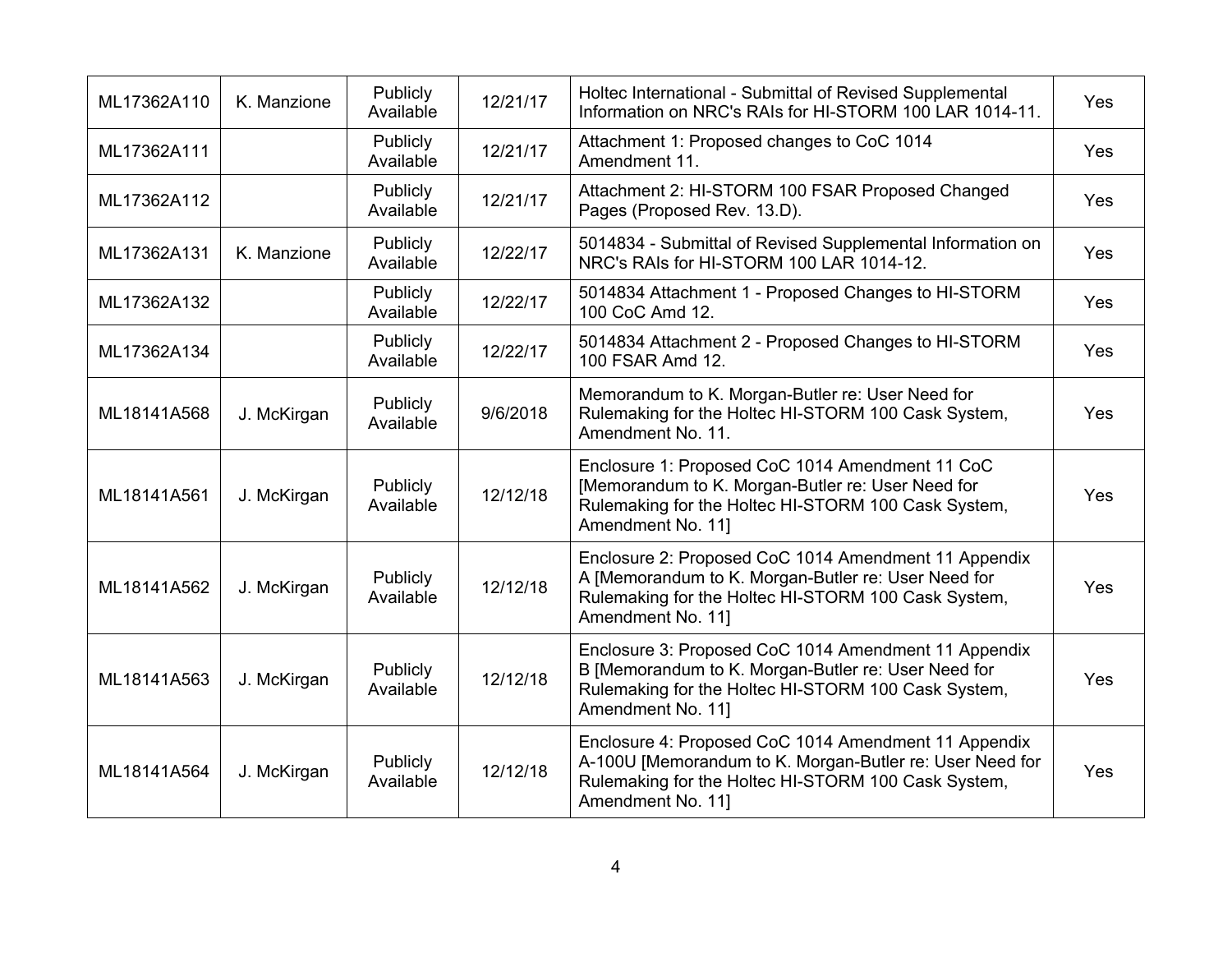| ML18141A565 | J. McKirgan | Publicly<br>Available | 12/12/18  | Enclosure 5: Proposed CoC 1014 Amendment 11 Appendix<br>B-100U [Memorandum to K. Morgan-Butler re: User Need for<br>Rulemaking for the Holtec HI-STORM 100 Cask System,<br>Amendment No. 11]   | Yes |
|-------------|-------------|-----------------------|-----------|------------------------------------------------------------------------------------------------------------------------------------------------------------------------------------------------|-----|
| ML18141A567 | J. McKirgan | Publicly<br>Available | 11/28/18  | Enclosure 6: Preliminary CoC 1014 Amendment 11 SER<br>[Memorandum to K. Morgan-Butler re: User Need for<br>Rulemaking for the Holtec HI-STORM 100 Cask System,<br>Amendment No. 11]            | Yes |
| ML18087A056 | J. McKirgan | Publicly<br>Available | 5/25/2018 | Memorandum to K. Morgan-Butler re: User Need for<br>Rulemaking for the Holtec Hi-Storm 100 Cask System,<br>Amendment No. 12.                                                                   | Yes |
| ML18087A057 | J. McKirgan | Publicly<br>Available | 12/12/18  | Enclosure 1: Proposed CoC 1014 Amendment 12 CoC:<br>[Memorandum to K. Morgan-Butler re: User Need for<br>Rulemaking for the Holtec Hi-Storm 100 Cask System,<br>Amendment No. 12].             | Yes |
| ML18087A058 | J. McKirgan | Publicly<br>Available | 12/12/18  | Enclosure 2: Proposed CoC 1014 Amendment 12 Appendix<br>A: [Memorandum to K. Morgan-Butler re: User Need for<br>Rulemaking for the Holtec Hi-Storm 100 Cask System,<br>Amendment No. 12].      | Yes |
| ML18087A059 | J. McKirgan | Publicly<br>Available | 12/12/18  | Enclosure 3: Proposed CoC 1014 Amendment 12 Appendix<br>B: [Memorandum to K. Morgan-Butler re: User Need for<br>Rulemaking for the Holtec Hi-Storm 100 Cask System,<br>Amendment No. 12].      | Yes |
| ML18087A060 | J. McKirgan | Publicly<br>Available | 12/12/18  | Enclosure 4: Proposed CoC 1014 Amendment 12 Appendix<br>A:-100U [Memorandum to K. Morgan-Butler re: User Need<br>for Rulemaking for the Holtec Hi-Storm 100 Cask System,<br>Amendment No. 12]. | Yes |
| ML18087A061 | J. McKirgan | Publicly<br>Available | 12/12/18  | Enclosure 5: Proposed CoC 1014 Amendment 12 Appendix<br>B:-100U [Memorandum to K. Morgan-Butler re: User Need<br>for Rulemaking for the Holtec Hi-Storm 100 Cask System,<br>Amendment No. 12]. | Yes |